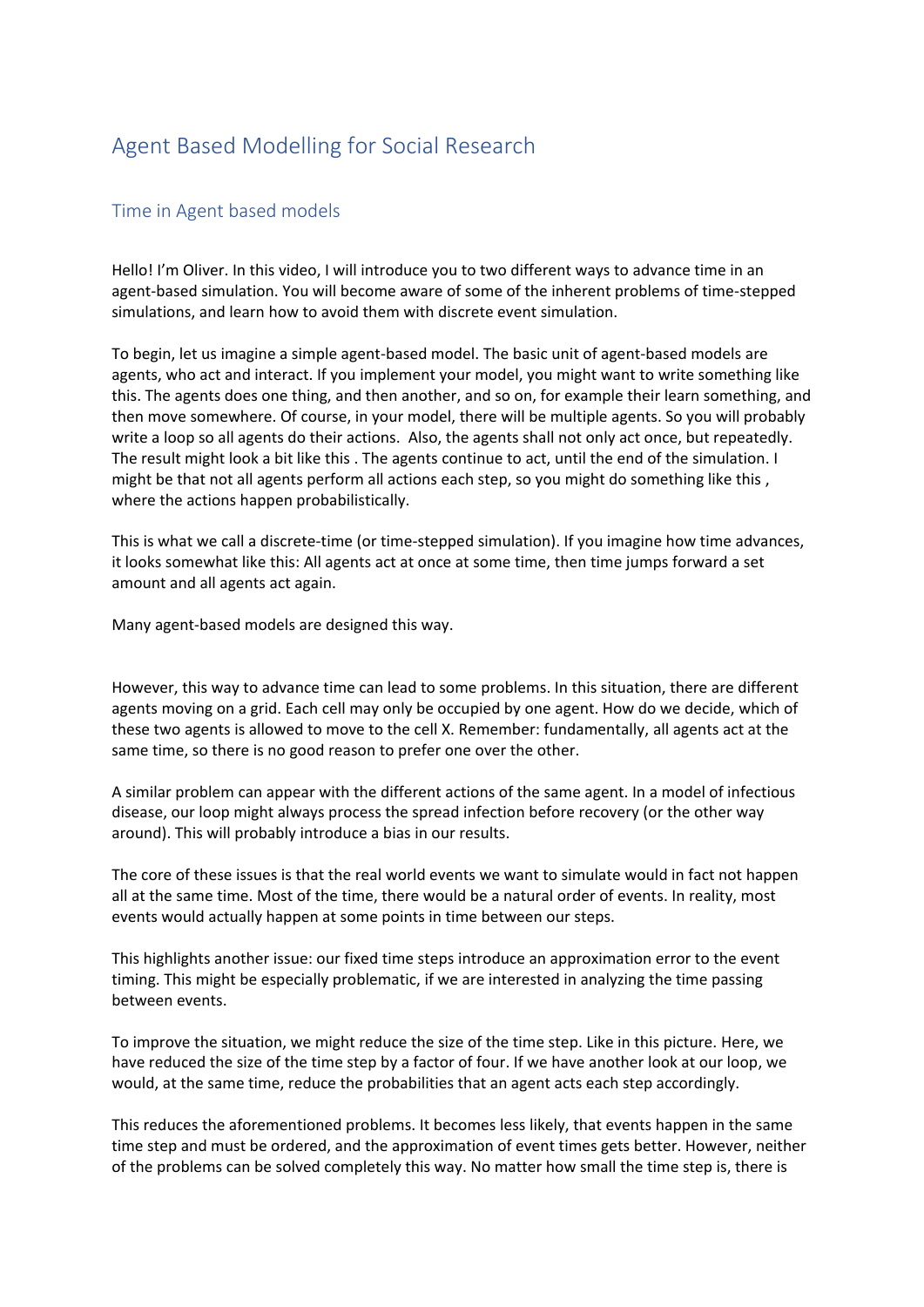always a chance of multiple events in one step, and there is always an approximation error. In addition, reducing the time step by a lot will make the simulation execute very slowly. We will have to check for events a lot, and they happen very rarely. In many steps, nothing will happen at all.

There is, however, a way to resolve these issues completely: by removing the time step altogether. Instead, we view time as continuous, and always jump exactly to the time of the next event. This is called "Discrete Event Simulation". In the rest of this video, I will show one example how discrete event simulation can be implemented. If you are interested in a broader look or more detail, I recommend the book "Simulation Modeling and Analysis" by Averill Law. Especially the fifth edition, in which a chapter on agent-based simulation was added.

Let us come to our example. We will work with a simple SI model of infectious disease. In an SI model, agents might be in one of two states: they might be healthy, but susceptible to the disease, or they might be sick and infectious. In this version, the agents form a network, and the disease can only spread through network edges. In our example, we consider just four agents as shown on the right. The red agents A and B are currently infectious, C and D are currently susceptible. We now look at the model implemented in a modeling language called ML3 that is designed for agent-based discrete event simulation. If you want to learn more about the language, consider the publication shown below.

Each agent has to possible actions, or in this case events that may happen to them. In ML3 these are implemented as two rules. First, each agent that is currently susceptible might get infected. This happens to them with a certain rate, which depends on some parameter "a", and the number of infected network neighbors they have. Second, each infectious agent may recover and return to being susceptible with a certain rate "b".

These "rates" govern the timing of the event. Each rule in ML3 is associated with a Poisson process. The time until the next event happens follows an exponential distribution, and the rate gives the parameter of this distribution.

How is this executed? Let's go through our example.

We begin our simulation at time 0 on the left end of this axis, in the shown state, which we call S0. At first we must go through all possible events, and schedule their happening according to their rates. We begin with the infection events. A is already infected, so nothing can happen. The same is true for B. C is susceptible. As they have 1 infected neighbor, their rate of infection (lambda) is a times 1. We then draw the time until the event Delta t from an exponential distribution with parameter lambda. We add this to our current time, to get the time when C will become infected. Then we repeat the same with D. Lets say, we get this time While the rate for D's infection is higher, it can still happen later, as the process is stochastic.

Now we go through the recovery events. A is infectious, and gets its recovery scheduled to this time. And for B , we might get this time. C and D are not infectious, so they cannot recover.

Now that all possible events are scheduled, we can select one to be executed. We execute the event that is scheduled to be the earliest. In this case, the recovery of A . If we execute that event, the resulting state looks as this picture. A is now susceptible, and everything else stays the same. Our timeline looks like this: we were in state S0 at time 0, and are now at this time, in this state, which we call S1.